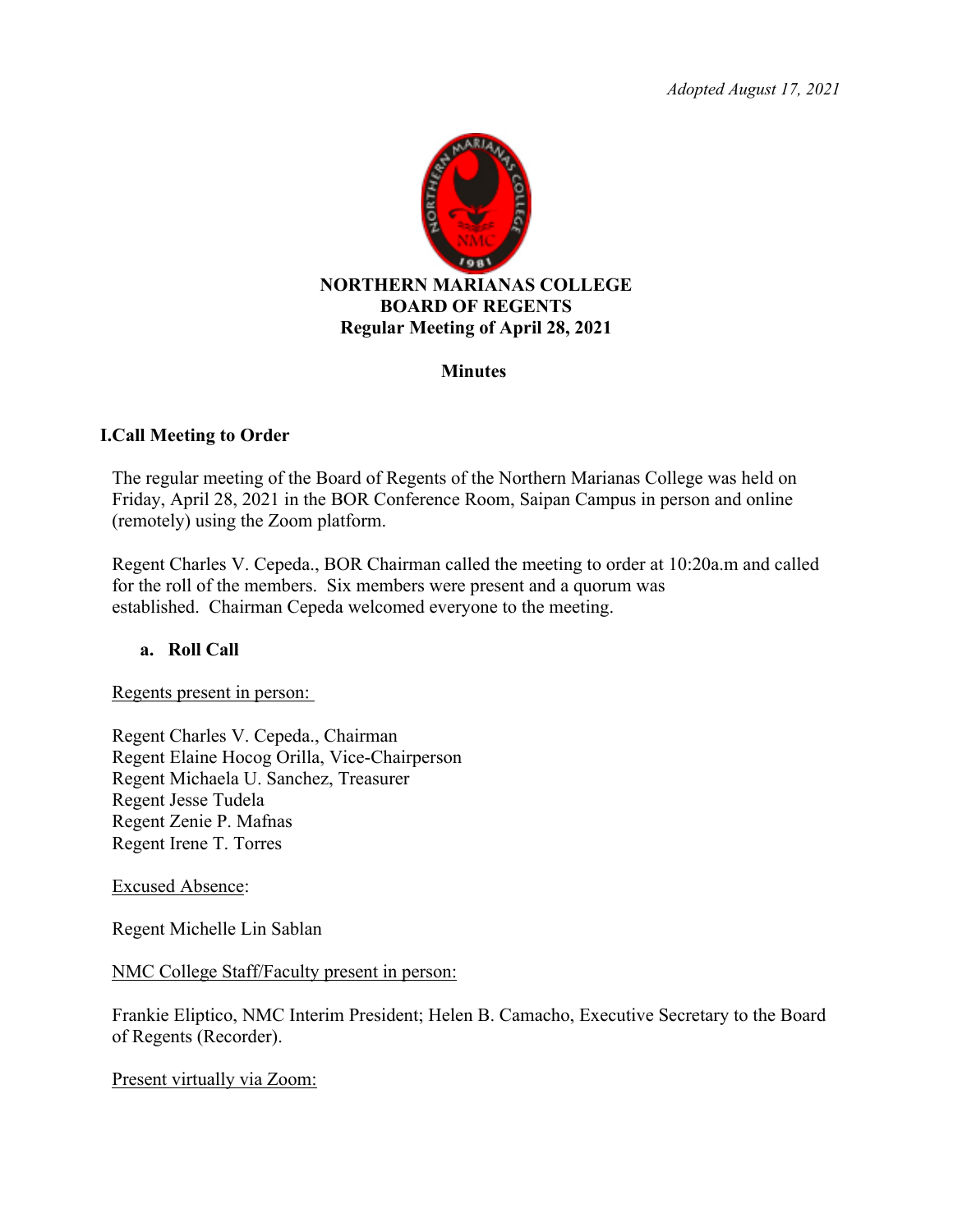Charlotte Cepeda, Dean of Learning and Student Success; Shelly Tudela, Interim Chief Financial Officer; Patricia Coleman, Interim Dean of CREES; Polly DLG. Masga, Human Resources Director; Raymond Muna, Prior Learning Assessment; Renedel Buno, Information & Technology; Jerome Ortiz, Information & Technology; Maria Aguon, Tinian Center Director; Manny Castro, Office of Admissions & Records Director; Hedwig Hofschneider, Project Proa; Rachel Fusco, Capital Improvement Project Director; Dr. Virendra M. Verma, Scientist (Horticulture/Crop) CREES; Lisa Hacskaylo, Institutional Researcher; Arthur De Oro, Community Development Institute Director; Jesusa Atalig, Media Specialist III, Tinian Center; John Mithnoy, Administrative Assistant III, Information & Technology; Tayna Belyeu-Camacho, Program Lead-Family, Youth and Community Development. CREES; Geraldine Rodgers, Assessment Specialist, Office of Institutional Effectiveness; Michael Ogo, Aquaculture Extension Agent, CREES; Polly Omechelang, Extension Aide II; Dr. Randy Yates, Associate Professor, SPED; Joaquin Deleon Guerrero, Extension Aide III, CREES; Neda Deleon Guerrero, Career Office Manager; Dr. Laura Taylor, Associate Professor, SMHA; Charlene Masiwemai, School of Education Faculty; Viktoria Buniag, Research Assistant II (Aquaculture), CREES; Dr. Yunzi Zhang, School of Business Faculty; Becky Sablan, Executive Secretary to the President.

## Others present virtually:

Tiberius Mocanu, BOR Legal Counsel Mark Scoggins, NMC Legal Counsel

## **b. Review and Adoption of Agenda**

Regent Orilla motioned to adopt the agenda with amendments to move the executive reports after the old business item, seconded by Regent Sanchez. All members voted yes, the motion carried.

## **c. Review and Adoption of Minutes**

The following minutes were submitted for review and approval:

- 1. September 29, 2020 regular meeting
- 2. November 12, 2020 special meeting
- 3. December 30, 2020 special meeting
- 4. February 25, 2021 special meeting
- 5. March 30, 2021 special meeting

**Action**: Regent Sanchez motioned to adopt the minutes, seconded by Regent Orilla. All members voted yes, the motion carried.

The minutes of the previous meeting were unanimously approved and Chairman Cepeda moved on to the next item on the agenda.

## **II. Public Comment Period**

Individuals may orally testify on items on the agenda during the Public Comment Period. Written testimony is also accepted. Oral testimonies are limited to five (5) minutes.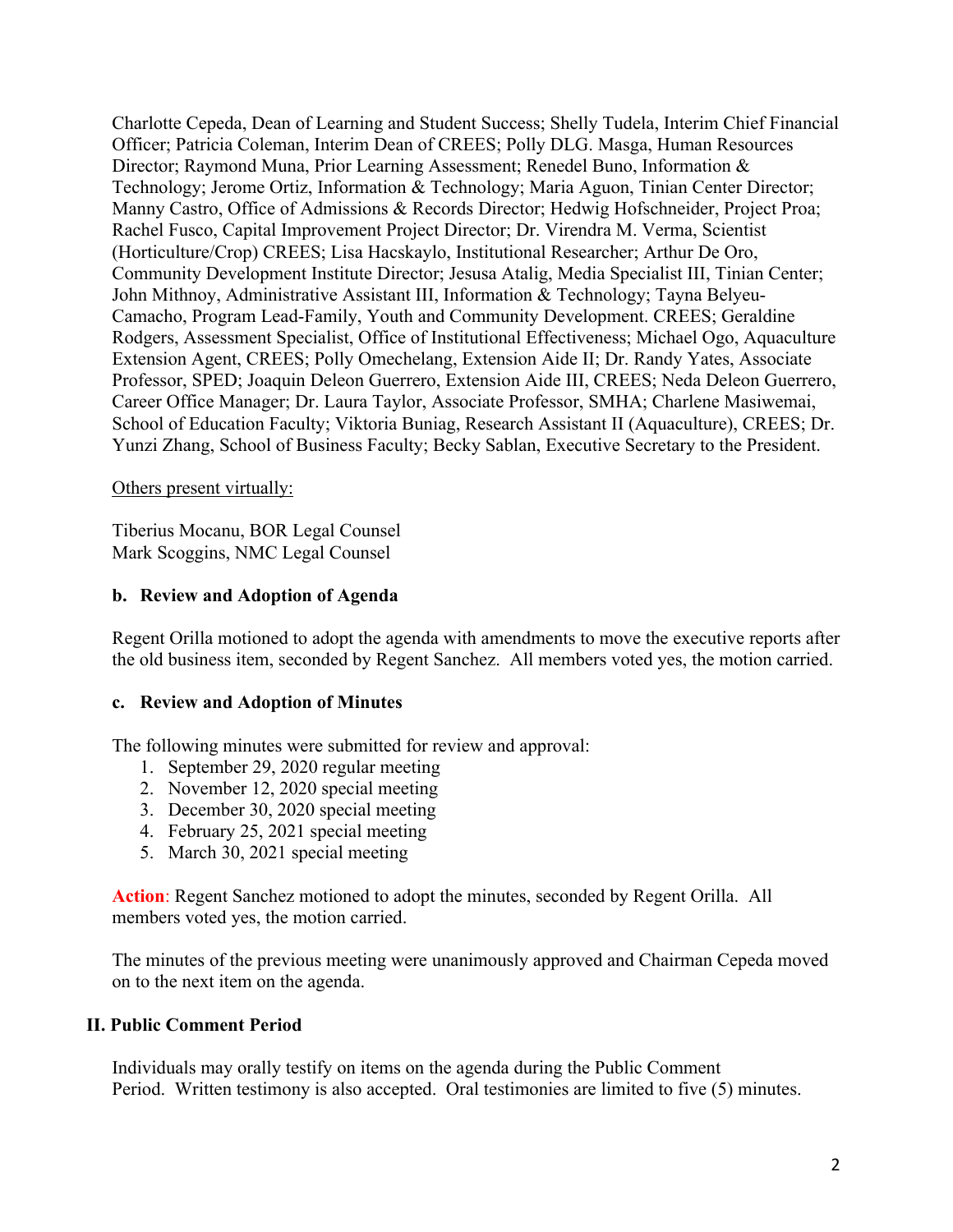1) Richard Hofschneider, a private citizen, was present to speak before the board under public comments. He requested to speak in the vernacular. He went on to say that he is present today to request for a meeting with the board to discuss his case.

Chairman Cepeda explained the process to Mr. Hofschneider by which his request needs to be channeled through the President's Office before it can be entertained by the board. Mr. Hofschneider thanked the board for their time and excused himself.

# **III. Reports from Standing Committees**

a. Finance Committee

None.

b. Audit Committee

None.

c. Human Resources Committee

None.

d. Regent Nominating Committee

None.

e. Program Committee

None.

## **IV. NMC Executive Reports**

- a. Interim President's Report
	- 1. Program Feature: Small Business Development Center (SBDC)

Nicole Babauta, Administrator for the Small Business Development Center (SBDC) in the CNMI, is today's program feature. Ms. Babauta outlined the mission and services of the center which include supporting growth and economic development of the U.S. affiliated Pacific Islands in the western pacific region by providing high quality training and one-to-one confidential counseling to existing and prospective small businesses. The CNMI SBDC is a program funded by the Small Business Administration. The center also provides other training programs to include Business advisement services, small business training programs and access to business research. There was a question-and-answer portion with the board.

## **Spring 2021**IP

Frankie presented the spring enrollment for Spring 2021. An unduplicated headcount table of this was also shared with the board.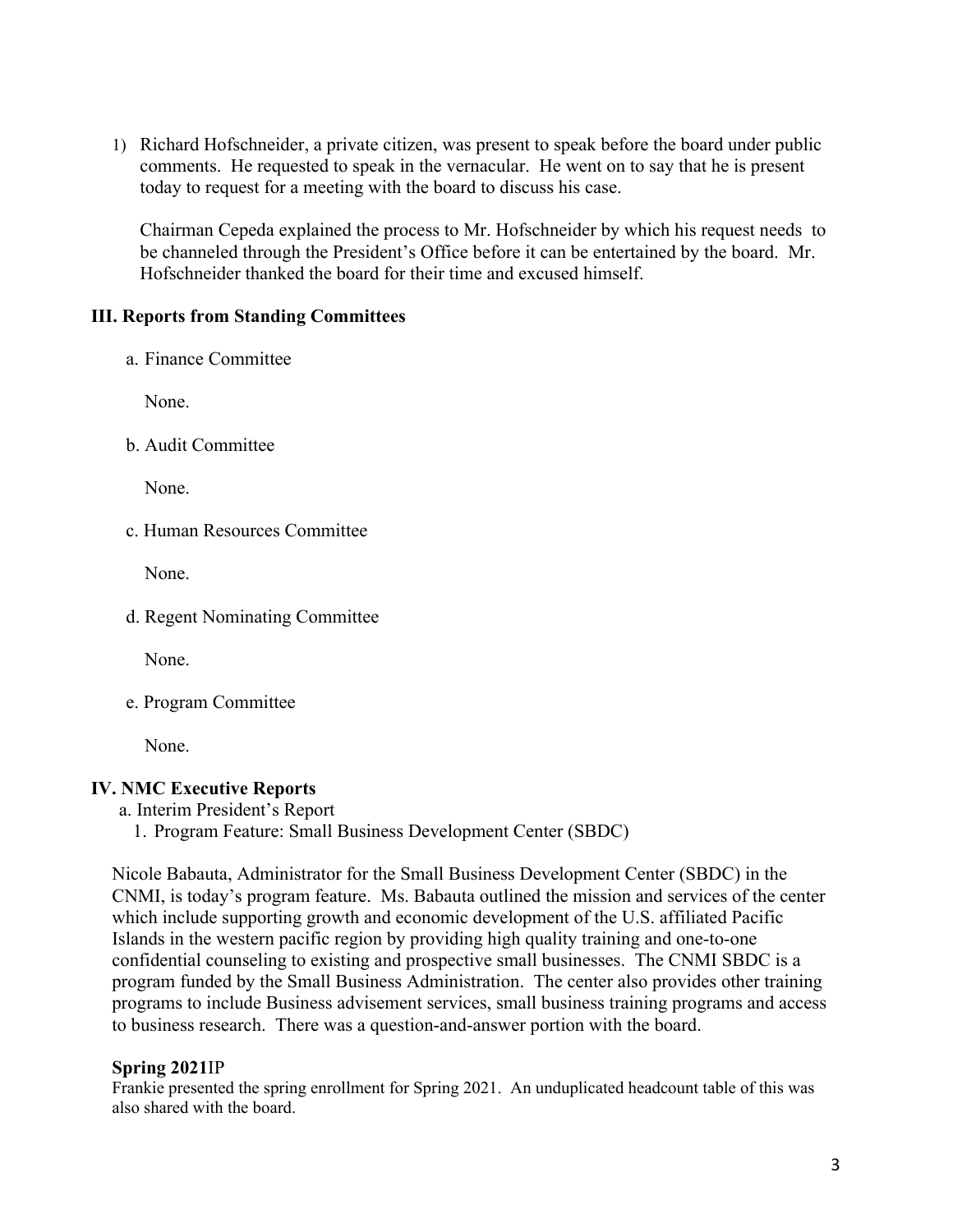## **Course Formats**

A table of the different types of course formats was shared which include: Online, Hybrid, Virtual Hybrid, Virtual and Face-to-Face (Web-Enhanced).

## **Fall Semester**

A table of the fall enrollment numbers was shared with the board.

## **COVID Campus Entry Procedures**

The Northern Marianas College campus entry procedures were also shared with the board. The campuses on Saipan, Tinian, and Rota will implement the COVID-19 safety measures to help prevent the spread of COVID-19 at NMC and in the CNMI.

## **Vaccinate**

The College launched its COVID Vaccination Campaign for its students and the first schedule will be administered at NMC 8am-12pm on Saturday, May 1, 2021.

## **2020-2021 Graduates**

NMCs Commencement Exercise is set for May 21, 2021. IP Frankie commended the students for their resilience despite facing Typhoon Yutu and the pandemic.

## **Student Activities**

IP Frankie commended the student leaders, LSS leaders, OSAL Leaders and others who are involved in leading students. Student Activities include Beach Volleyball, Rollerskate Night, Beach Clean Up, CHCC Beautification, MYPi Disaster preparedness. IP Frankie shared photos highlighting some student engagements with the board.

## **MYPi Disaster Preparedness**

Patty Coleman, Interim Dean of CREES talked about the preparedness initiative work with Youth which is a collaboration with the Department of Fire Emergency Management System (DFEMS) and Homeland Security. As a result of the great efforts from the team, they were able to certify 12 youths to undertake preparedness activities such as putting out fires, assisting human beings who have fallen under large amounts of weight, other life skills and life preparedness skills. There's also plans to provide training in Tinian and Rota.

## **LSAMP Presentation**

Students in the LSAMP program participated in research work with several students and hope to make this an annual event.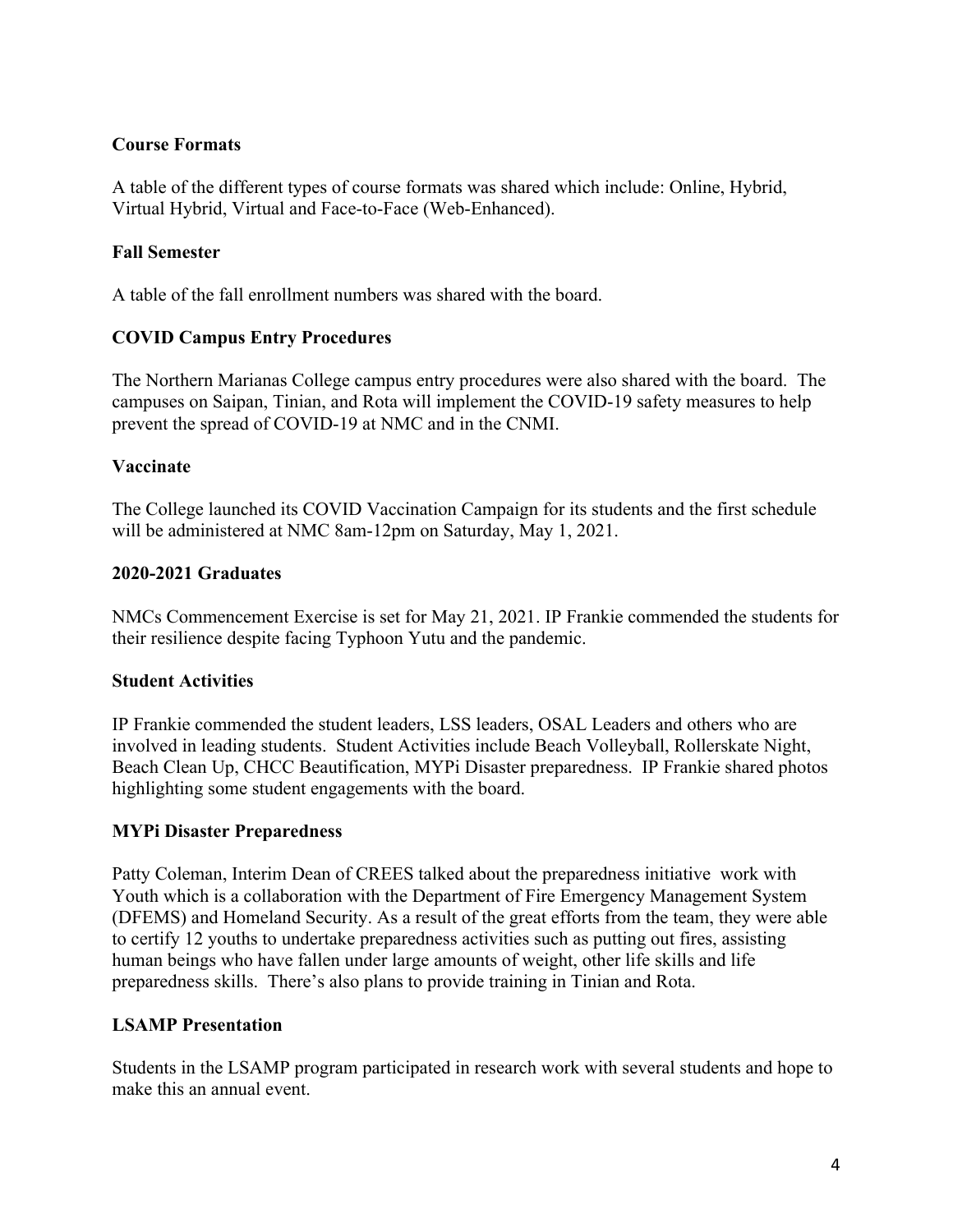## **NMC Golf Tournament**

IP Frankie thanked the volunteers, sponsors, and everyone including the Board for helping with the golf tournament. The tournament sold out and it was a huge success despite the pandemic. Photos were also shared with the board highlighting the event.

## **Workforce Development**

Certified Nursing Assistant Training set to launch this summer 2021. The certified nursing assistant training prepares participants to provide basic nursing care to elderly, ill and persons with disability in long-term care.

## **Nursing Student's Success: Passed the NCLEX exam**

IP Frankie also shared that many of our NMC students have passed the NCLEX exam. He highlighted eight (8) individuals who passed the exam in the past three months.

Chairman Cepeda congratulated the nursing students who passed the NCLEX exam and who are now part of the working community. Regent Tudela also congratulated the nursing program and also thanked the students for being part of the taskforce team and most especially for being at the front line of this pandemic.

## **Accelerated Pathways & Apprenticeship**

Ray Muna, Apprenticeship Coordinator met with NMTI and the Public School System, to help students accelerate their pathways to careers (i.e. construction, hospitality and entrepreneurship).

## **College Now Agreement Signed**

The College Now agreement allows Highschool students to earn college credits while in high school.

## **Saipan Chamber of Commerce**

Met recently with Joe Guerrero, Saipan Chamber of Commerce President to foster and grow our partnership to respond with the private sector needs in the Commonwealth. NMC will be making a presentation at the general membership in June to talk about the workforce development programs and plans for rebuilding.

# **OVW Training**

Sexual Teen Violence Training conducted by NMCs counseling team through the OVW grant.

## **DPS Memorandum of Understanding**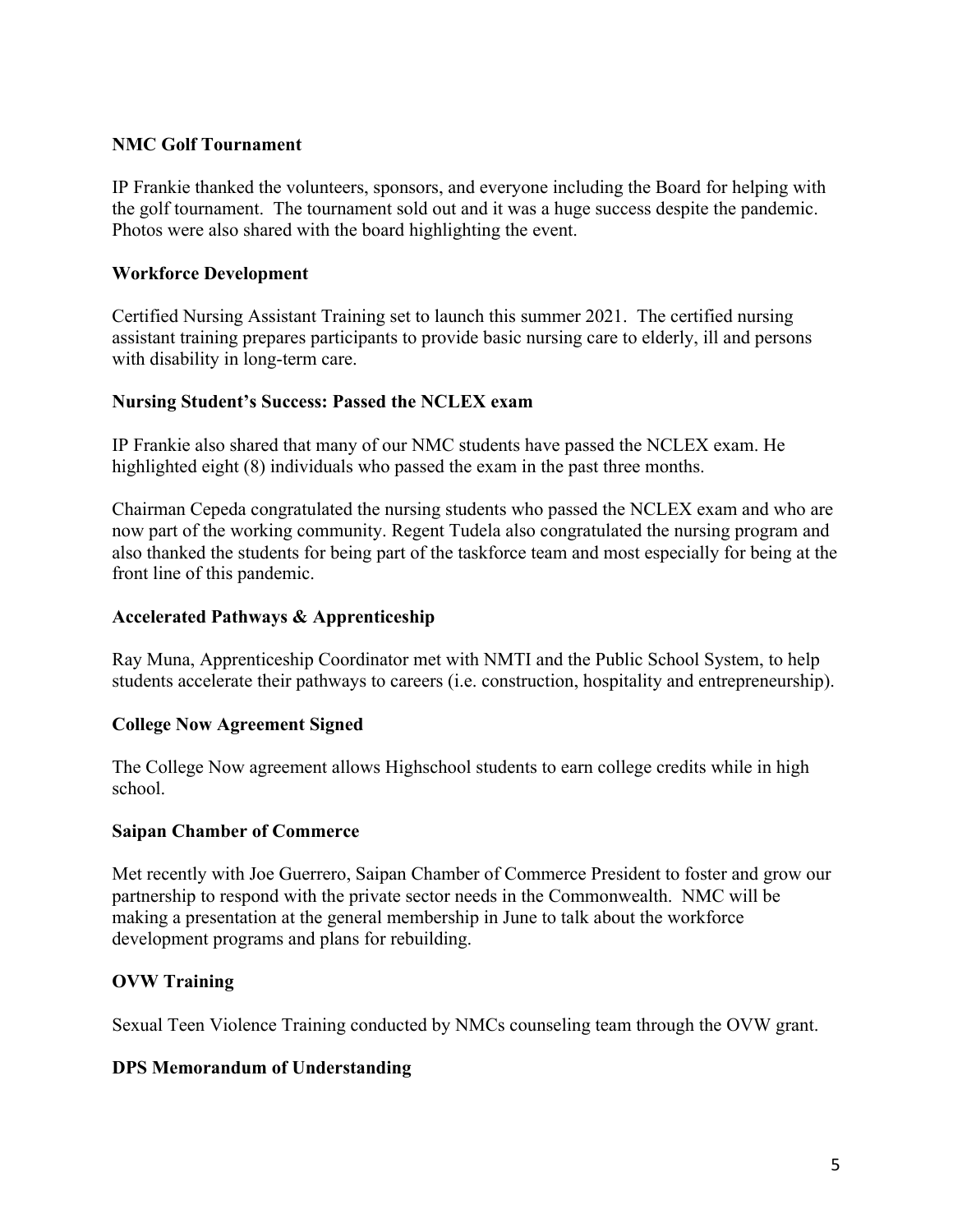NMC signed a Memorandum of Agreement (MOA) with the Department of Public Safety (DPS). Ms. Zerlyn Taimanao who works with Criminal Justice Planning Agency (CJPA) however she is a big part of the college in terms of helping run some of these programs and the partnerships. The first class was held recently for the police academy. The academy students will be earning 39 college credits.

# **Department of Fire Emergency Management Systems (DFEMS) MOU Signing**

The Community Development Institute (CDI) conducted training for the DFEMS personnel. In the discussion with the DFEMS Commissioner, Dennis Mendiola to start working on the next academy for the fire DFEMS academy. A renewal of the MOA was held recently as well. The college is also happy and excited to have Mr. Clement Bermudes, retired Army Lt. Colonel, as our Criminal Justice Director.

# **Slaughterhouse on Tinian**

Patty Coleman thanked Regent Sanchez for her help at the slaughterhouse meeting that was held recently in Tinian. Patty provided a brief update that in January 2021, we were able to assist the mayor's office in submitting the certification application to the USDA food and safety inspection service. The mayor's office is on track to complete the enhancements to the current slaughterhouse facility so that they will be ready for the inspection towards the end of June. We will provide more updates on the outcome of the inspection which will lead up to the certification and opening of the slaughterhouse.

# **Recovery Update**

IP Frankie shared that the members of the board were on campus when we were in the final stages of the projects. Photos were shared with the board. Completion of the renovation of Building V.

- CREES Building: NMC was awarded \$10 Million
- US Commerce awarded \$13.2 Million to NMC for a new research, extension center (CRED Building) which will house CREES and other programs, and had the kick off meeting with EDA.
- Completion of discussions with FEMA Total award for the college is \$38.6 Million. This was a two-year process.
- Facilities Masterplan Option 1: Preliminary renderings shared with the board. The FMP masterplan will be shared with the college and subsequently to the board for approval.

# **Legislative Activities**

A handout was provided in the packet. IP Frankie also shared that the college had some legislative activities recently. The members of the House Education Committee were on campus for a tour of the facility and ongoing projects. They also visited the CREES experiment station. The Senate Education Committee also visited the campus. Overall, the visit went very well and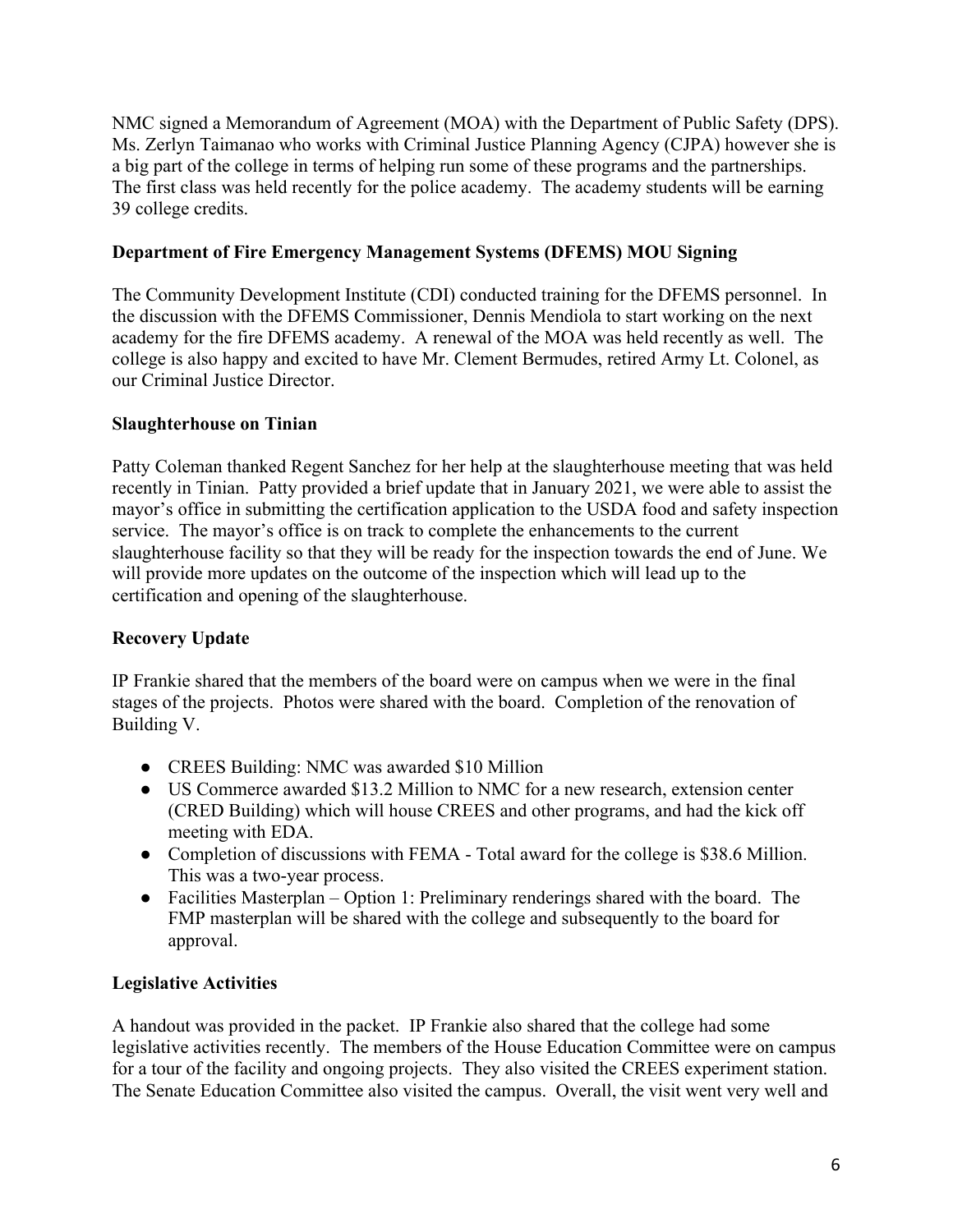we also reminded the members of the House and Senate that it is an important accreditation year for us and that financial sustainability is very critical to NMC.

# **Accreditation Update**

IP Frankie shared some accreditation updates to include some highlights and timelines for the upcoming visit.

- 1) October 27-28, 2021 WSCUC Site Visit
- 2) Accreditation Reaffirmation Steering Committee (ARSC) meeting every Friday at 8:00a.m.
- 3) WASC Lines of Inquiry
	- a) Presidential Leadership
	- b) Governance at NMC
	- c) Strategic Planning
	- d) Faculty and Staff
	- e) Financial Sustainability
	- f) Physical and Technology Resources
	- g) Culture of Evidence and Data Supported Decision Making
	- h) Student Success
	- i) COVID-19 Response
- 4) Preparation for the WSCUC Visit (Meetings, Mock Interviews etc.)

Chairman Cepeda shared that it is very important that the board is involved in the process and recommended that they participate in the discussion by way of becoming members of the Lines of Inquiry (LOI). IP Frankie thanked the chairman for the recommendation and suggestion, the college welcomes their participation.

# **CFO Report**

A handout of NMCs current financial status was shared in the packet.

(Break called at 12:04p.m. Break ended at 12:30p.m)

Chairman Cepeda called the meeting back to order. He went onto the next item on the agenda which is the Presidential Search.

# **V. Old Business**

## **Presidential Search**

Chairman Cepeda opened the floor for discussion regarding the presidential search. The board members engaged in a full discussion where they shared their comments and concerns about moving forward with the search. Regent Orilla encouraged the board to move forward and urged everyone to be strong and move with their conscience. She also mentioned that the Regents have